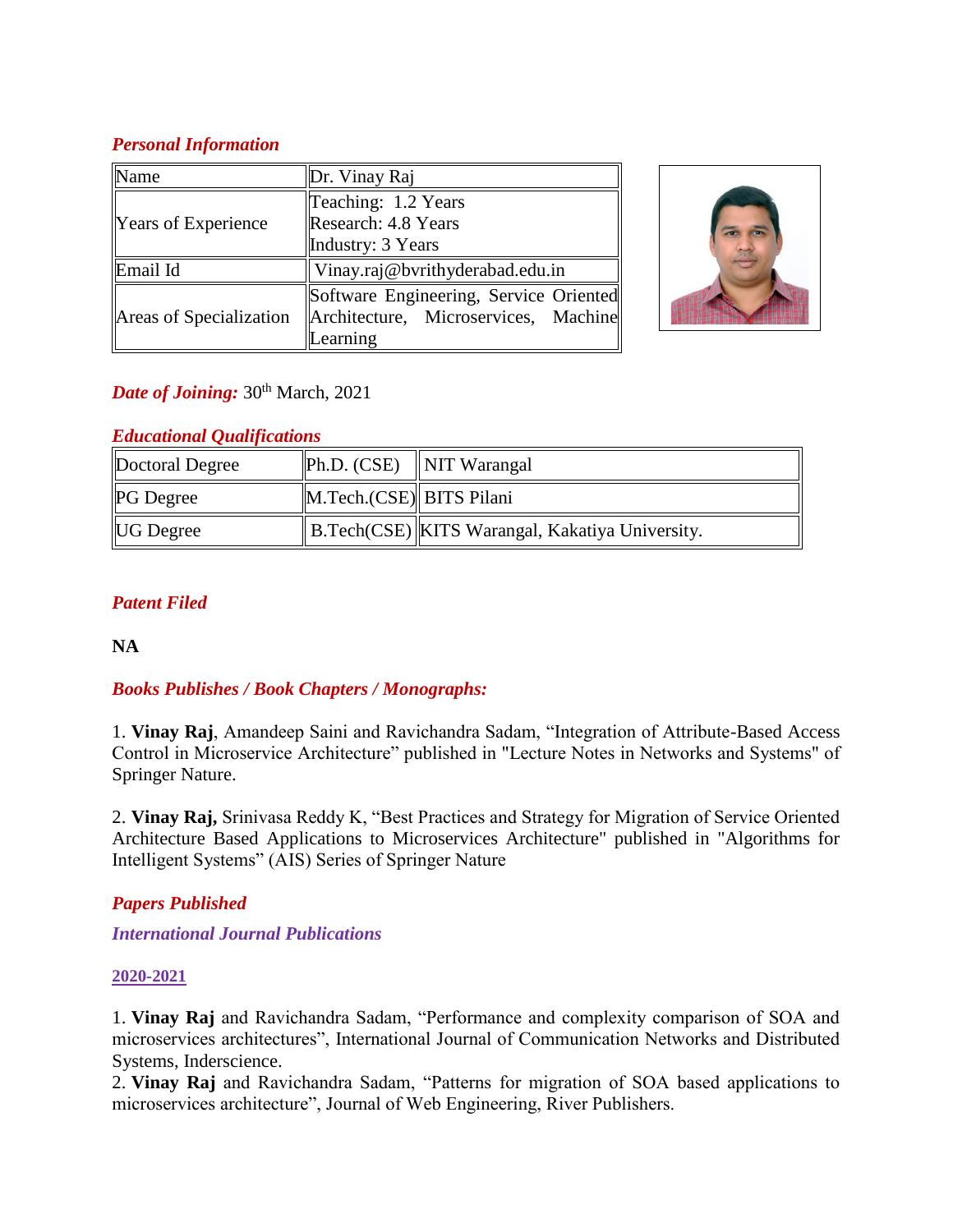**3. Vinay Raj** and Ravichandra Sadam, "Evaluation of SOA based web services and microservices architecture using complexity metrics", SN Computer Science, Springer.

#### *International Conference Publications*

1. **Vinay Raj** and Ravichandra Sadam, "Microservices: A perfect SOA based solution for Enterprise Applications compared to Web Services", 3rd IEEE International Conference on Recent Trends in Electronics, Information & Communication Technology (RTEICT), May 18-19, 2018, held at Sri Venkateshwara College of Engineering, Bengaluru, India.

#### *National Conference Publications*

NA

### *FDP's Attended / Conducted*

- 1. Participated in a Five day Short Term Course on "**Data Analytics using Python**" conducted by Dept of CSE & Mathematics, NIT Warangal from 8<sup>th</sup> to 12<sup>th</sup> Feb, 2021.
- 2. Attended a four days online FDP on "**Python Programming**" conducted by Dept of CSE, K L University from  $15<sup>th</sup>$  to  $18<sup>th</sup>$  July, 2020
- 3. Participated in a National Level one week online workshop on "**Cloud Computing with Microsoft**  Azure" organized by Dept of CSE, KITS Warangal from 22<sup>nd</sup> to 29<sup>th</sup> July, 2020.
- 4. Participated in one week online FDP on "**Current Research Trends in Computer Science (CRTCS)**" conducted by Dept of CSE, KITS Warangal from 29<sup>th</sup> July to 2<sup>nd</sup> August, 2020.
- 5. Participated in a 3-Day National Conference on "**Recent Advances in Modelling Expert Systems (RAMES)**" conducted by Dept of CSE, NIT Warangal from 26<sup>th</sup> to 28<sup>th</sup> June, 2018.
- 6. Participated in a six-day Intensive FDP on "**Computational Research Techniques using MATLAB (CRT 2018)**" organized by E & ICT Academy, NIT Warangal from 9<sup>th</sup> to 14<sup>th</sup> July, 2018.
- 7. Participated in a National Workshop on "**Role of IPR in Innovation Management for Academia-Industry Collaboration**" held on 17<sup>th</sup> November 2018 at NIT Warangal.
- 8. Participated in "**The Sixth International Conference on BIG DATA ANALYTICS**" organized by Dept of CSE, NIT Warangal from 18-21 December 2018.
- 9. Participated in one week online Training Programme on "**Verilog Programming**" conducted by National Institute of Technical Teachers Training and Research, Chennai from  $17<sup>th</sup>$  May to  $21<sup>st</sup>$  May, 2021.
- 10. Participated in a National Webinar on "**Machine Learning Applications in Food Engineering**" held on 15th May, 2021 at BVRIT Hyderabad College of Engineering for Women.
- 11. Participated in one week online Workshop on "**Machine Learning - Concepts and Applications**" conducted by Dept of CSE, National Institute of Technology Tiruchirapalli from 19<sup>th</sup> April to 23<sup>rd</sup> April, 2021.